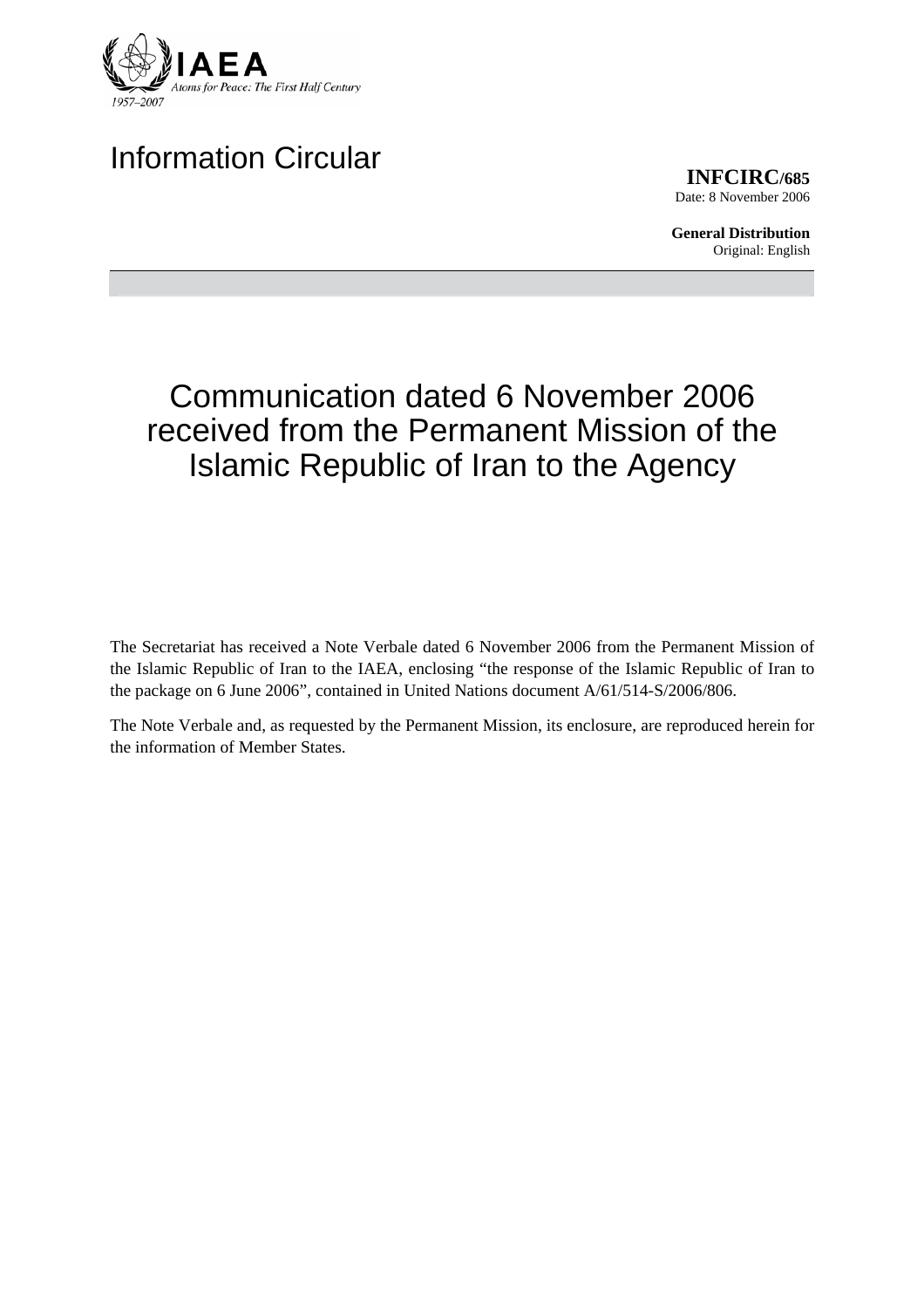In the name of God



# Permanent Mission of ISLAMIC REPUBLIC OF IRAN to the International Atomic Energy Agency(IAEA)

Heinestr. 19/1/1 A-1020 Vienna/Austria Phone: (0043-1) 214 09 71 Fax: (0043-1) 214 09 73 E-mail: PM.Iran IAEA@chello.at

No. 144/2006

6 November 2006

The Permanent Mission of Islamic Republic of Iran to the International Atomic Energy Agency presents its compliments to the Agency's Secretariat and has the honor to request the enclosed "the response of the Islamic Republic of Iran to the package on 6 June 2006" (United Nations document no. A/61/514-S/2006/806), to be circulated amoung the Member States and published it as an official INFCIRC document and make it available to the public through the IAEA website.

The Permanent Mission of Islamic Republic of Iran to the International Atomic Energy Agency avails itself of this opportunity to renew to the Agency's Secretariat the assurances of its highest consideration.



Office of External Relations and Policy Co-ordination Attn: Mr. Vilmos CSERVENY Director, IAEA, P.O. Box 100, A-1400 Vienna

(a copy of this letter and the attached document will be sent you also by the IAEA's official mail)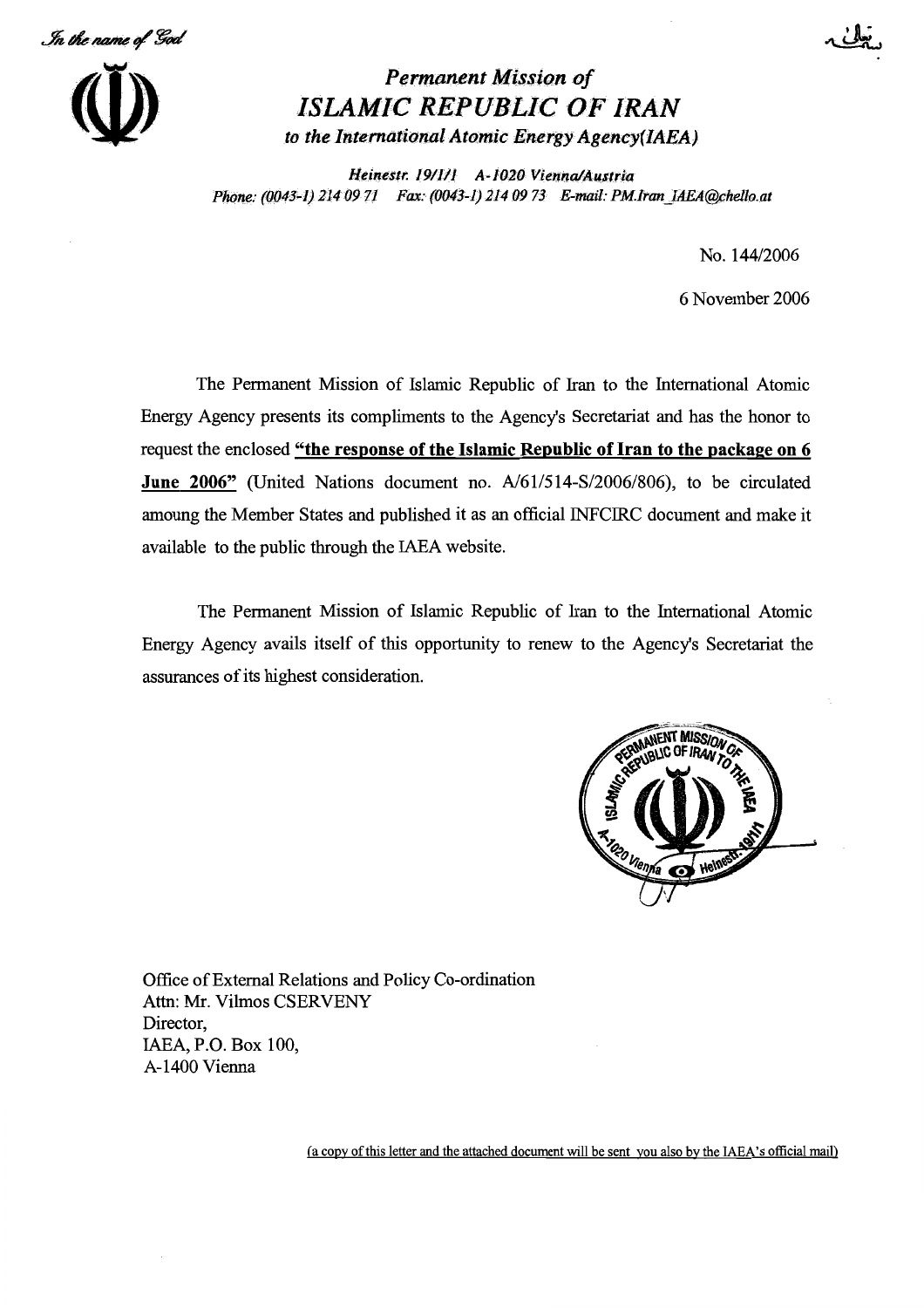

United Nations  $A_{/61/514} - S_{/2006/806}$ 

Distr.: General 12 October 2006

Original: English

**General Assembly Sixty-first session**  Agenda item 81 **Report of the International Atomic Energy Agency** 

 **Security Council Sixty-first year** 

#### **Letter dated 11 October 2006 from the Permanent Representative of the Islamic Republic of Iran to the United Nations addressed to the Secretary-General**

 Upon instructions from my Government, I have the honour to transmit herewith the response of the Islamic Republic of Iran of 22 August 2006 to the package which was presented to the Islamic Republic of Iran on 6 June 2006, contained in document S/2006/521 (see annex).

 I should be grateful if you would have the present letter and its annex circulated as a document of the General Assembly, under agenda item 81, and of the Security Council.

(*Signed*) M. Javad **Zarif** 

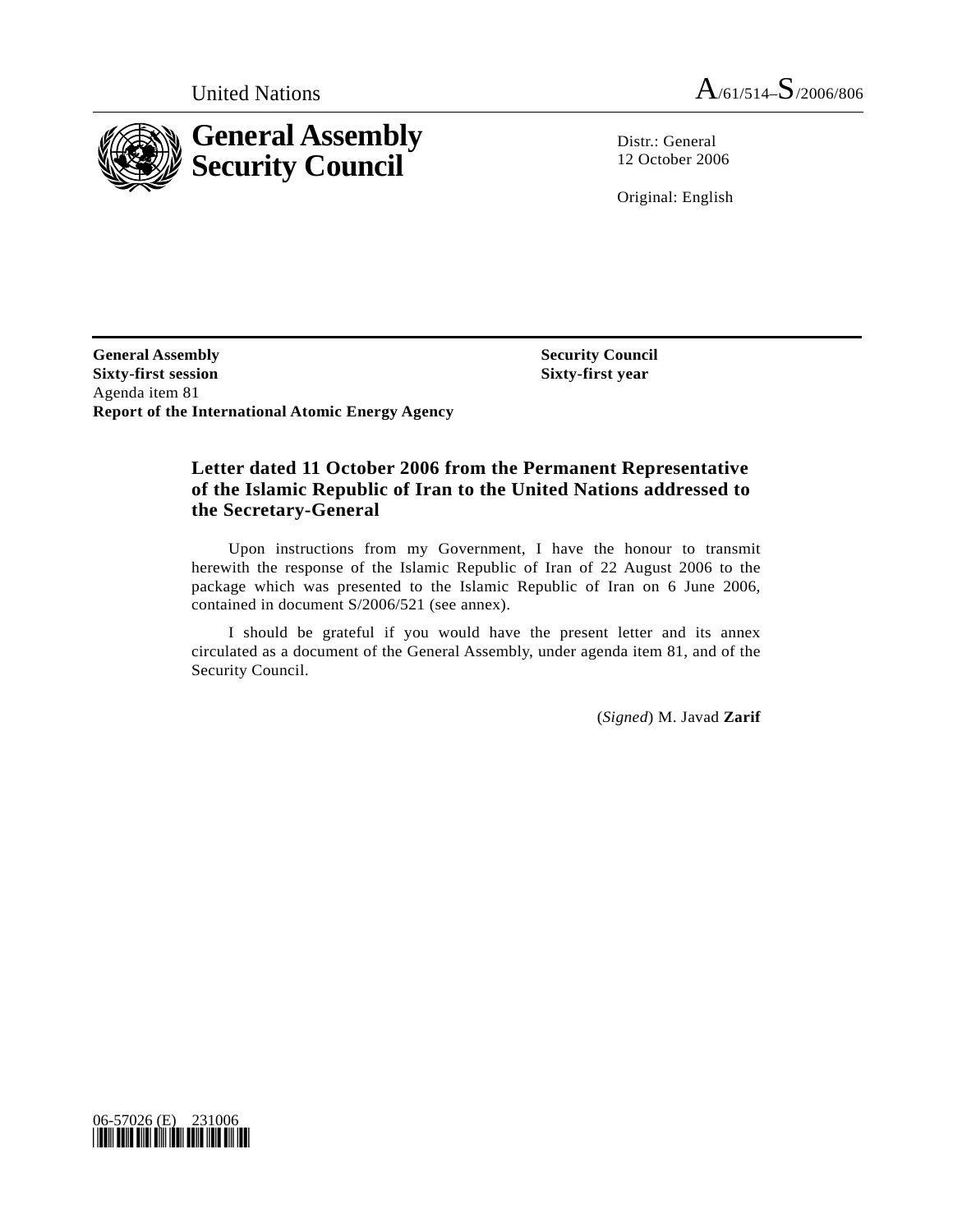### **Annex to the letter dated 11 October 2006 from the Permanent Representative of the Islamic Republic of Iran to the United Nations addressed to the Secretary-General**

 **Response of the Islamic Republic of Iran to the package presented on 6 June 2006** 

### **Introduction:**

The Islamic Republic of Iran has, from the outset, believed in resolution of disputes through constructive engagement and fair negotiations and has consistently insisted on respect for the rights of all parties and on prevalence of the law. The Islamic Republic of Iran considers, therefore, that recognition of rights entails their faithful realization, just as stipulation of responsibility entails commitment.

As such:

Membership in international organizations and conceding to their obligations appropriate rights and rewards to the member. To deny rights and privileges is to defy reasons for membership. No government can assume rights to herself while depriving others of the same. And no government can presume responsibilities for others while relieving herself from the same. The Islamic Republic of Iran is, thus, committed to all its responsibilities, embraces expansion of its relations with all peace loving states in the world, and rejects any aggression and threat that causes instability and war.

The Islamic Republic of Iran, in the same vain, is against production, stockpiling, development and proliferation of nuclear weapons, and considers that production of new generations of these weapons would particularly inhibit constructive efforts towards disarmament, and rejects production of any and all nuclear, biological and chemical weapons.

The Islamic Republic of Iran strongly believes that:

The massive sums spent from the wealth of nations on production, stockpiling, development and proliferation of these weapons would largely contribute to uprooting the causes of insecurity, instability and injustice, replacing them with peace and security, justice, peaceful coexistence and welfare, if applied to serving the people and spread of spirituality and morality, eradication of deprivations in education, health and welfare and development of peaceful science and technology.

The Government of the Islamic Republic of Iran presents its reply to the package offered on June 6,2006 by Mr. Javier Solana in Tehran following examination by expert groups, on the basis of the above stated precepts and in consideration of the initiative of Mr. Kofi Annan, the United Nations Secretary-General.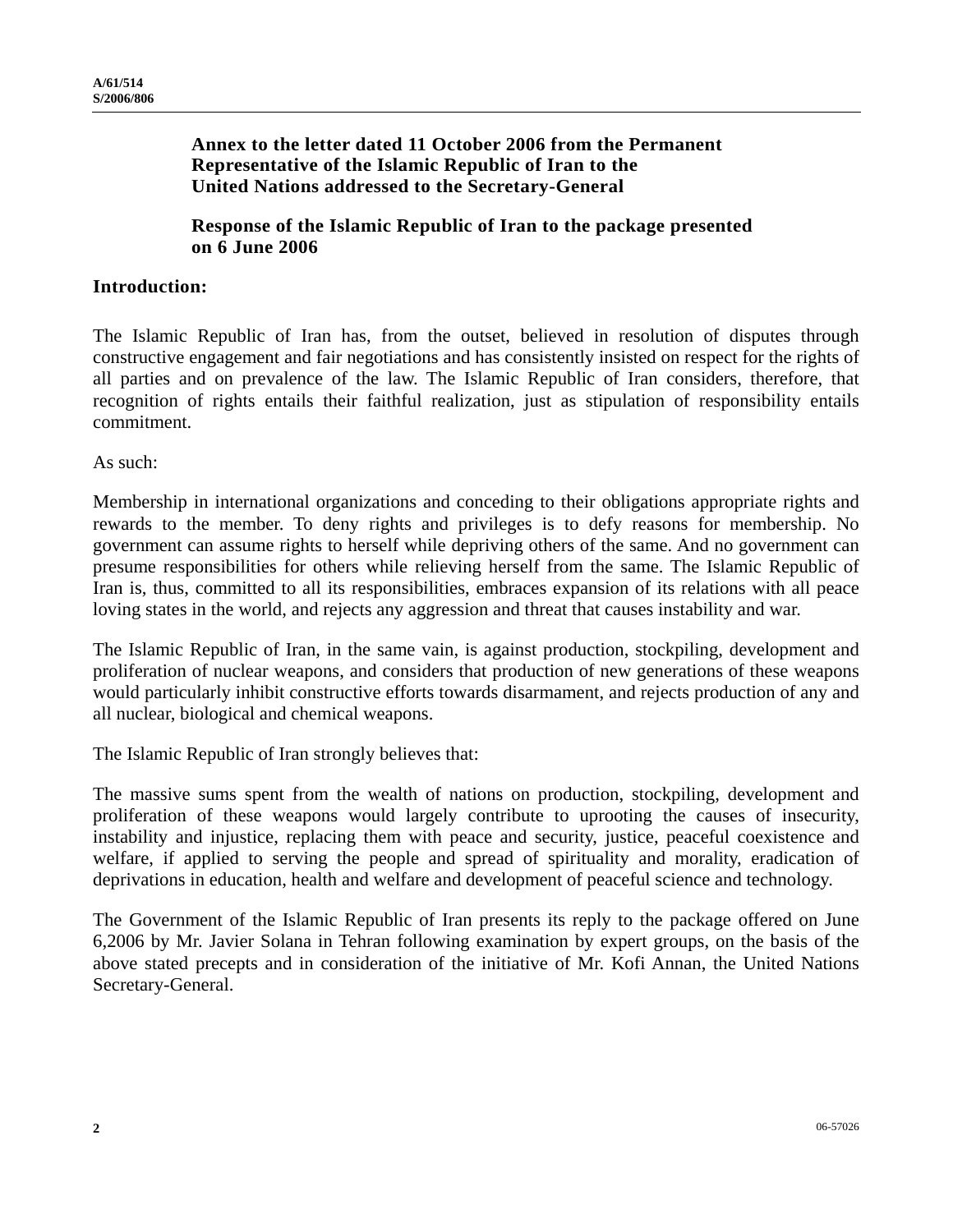## 1. THE ENGAGEMENT APPROACH:

The Islamic Republic of Iran has declared repeatedly in the past that it sought fair negotiations for resolution of issues. When the package was delivered on June 6th, therefore, Iran adopted an engagement approach, welcomed abolition of threatening language and embarked upon serious consideration of the proposal, in the belief that the two sides can arrive at an agreement founded on international law. The Islamic Republic of Iran viewed consideration and negotiation on this proposal as a gateway for peaceful resolution of the nuclear issue along with other matters of mutual concern.

The expert committees commenced their work consequently in each area. Contacts and exchanges between Iran's chief negotiator on the nuclear dossier and his EU counterpart continued, at the same time, steadily giving way to a clear horizon. No precondition or ultimatum was raised by either side during this period.

Ironically, just as the exchanges and the expert review of the proposal were proceeding, the international community witnessed that certain governments, with no justification, prompted a negative campaign, declared a part of the package as prerequisite to any negotiation, and unilaterally broke the negotiations. Confrontational and threatening approach was hence resumed just as the region faced a crisis. With the adoption of the Security Council Resolution, the resolution of the issue through dialogue and understanding was confronted with a serious challenge.

This hasty and unwarranted action at the Security Council impaired the path of negotiation and understanding. As the result, good faith of Iran's interlocutors is in serious doubt. Many in Iran believe now that the package was aimed at stalemating diplomacy and instigating pressure in place of understanding, cooperation and improvement of relations that it claimed. The adverse implications of this major misstep are not easily rectifiable as confidence in the intentions of the other side is in serious jeopardy.

You are well aware that no legal, logical or even political justification exists for involvement and action by the Security Council on this issue. To interpret exercise of the "inalienable rights" of a state as threats against international peace and security is absurd by nature and outrageous as precedence. Particularly as the IAEA Director General Dr. El-Baradai has stated that Iran's nuclear program is no threat to international peace and security.

Action by the Security Council can shake and devastate the foundations and principles of the Non Proliferation Treaty and the Charter of the United Nations. If nonproliferation of nuclear weapons is a common and accepted objective of the international community, denial and restriction of explicit and undeniable rights of states would not only not serve that cause, but complicate the issue further in its stead. Defending the right to conduct research, develop and use the peaceful nuclear energy is not solely Iran's responsibility, but indeed the common responsibility for all parties to the NPT.

We reiterate and reemphasize that Iran's nuclear program has never diverted from its Peaceful course. The issue has, therefore, never been viewed as a matter of security in our perspective. Preoccupation over security in our region, on the other hand, is the common concern of all responsible states. Clear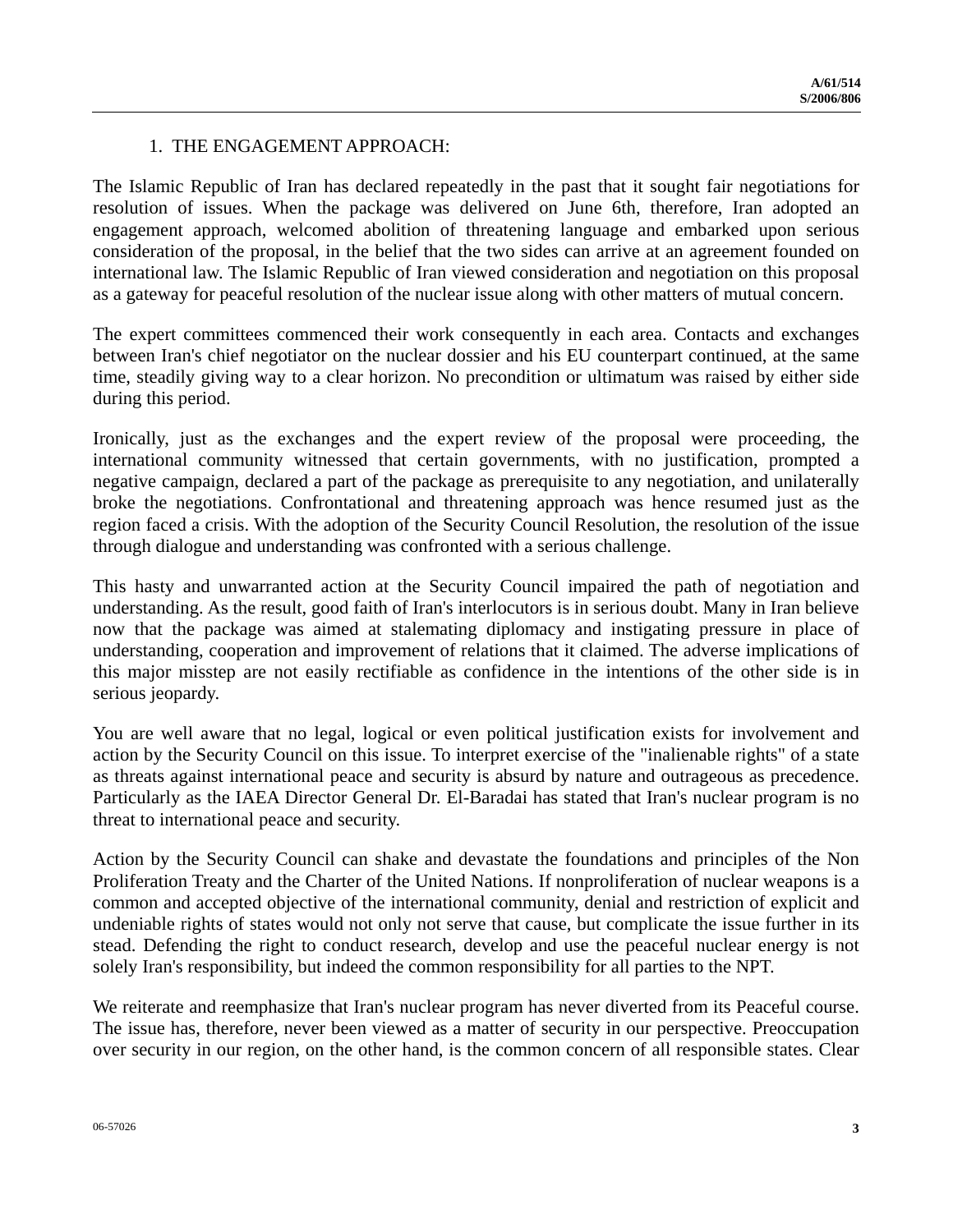signals and statements, however, indicating sincere intentions of the other sides for negotiation and understanding on these concerns are not yet evident.

To resolve the issue at hand in a sustainable manner, there would be no alternative except to recognize and remove the underlying roots and causes that have led the two sides to the current complicated position. When "right versus trust" forms the basic approach in considering the nuclear program of a State, and this serves as pretext for denial, discreteness in the program would naturally ensue; as the other side may never be willing to concede its confidence and trust. Conversely, a legal and fair approach, entailing unimpeded access to peaceful nuclear technology, would prompts transparency and full monitoring.

We have no interest in limiting or suspending inspections of our nuclear facilities and activities. We believe that you also had not, and have not any reason to deprive Iran of peaceful nuclear capabilities and to embark on hostile means. Everything hinges now on your interest, inclination and intention. A quarter of a century of denial and deprivation has lead Iran to pursue it nuclear program on the basis of independence and self-reliance. Years of hardship, tireless effort, and extensive expenses have now borne fruit as Iran has achieved indigenous capabilities in all areas of this industry.

Nuclear fuel is destined as a strategic commodity in the future of world energy. As major European countries continue production of this commodity through heavy investments and large subsidies, Iran too expects that its substantial investments will lead to production so that it would not have to depend on exclusive suppliers in the Self-reliance, however, does not exclude cooperation and partnership. Iran's nuclear program is entirely open to joint investment, operation, development and production. As the President has declared, the Islamic Republic of Iran is prepared to implement its nuclear program through consortium with other countries.

In view of our logical and firm approach for engagement aimed at resolving the nuclear and other issues of mutual interest on the basis of dialogue and international law, and to prove out good intention once again, we present our response despite the negative and destructive message that Security Council Resolution 1969 carried.

# 2. CONSIDERING THE FACT THAT:

2/1. The Islamic Republic of Iran has planned partial domestic production of its required nuclear fuel for the approved program to supply and produce 20,000 Mega Watts of nuclear power during the next twenty years. Repeated breaches and noncompliance by European countries and the United States of their undertakings under the NPT as well as their contractual obligations in cooperation and transfer of technology, before and after the revolution, their imposed sanctions, their failures to supply, and lack of international guarantees in uninterrupted provision of fuel has left no option except to move to produce part of the required fuel domestically.

2/2. The Islamic Republic of Iran has, relying on its rights stipulated under Article 4 of the NPT made substantial progress in nuclear technology. This includes facilities for production of yellow cake, UCF production at industrial level, Uranium enrichment facilities for partial supply of nuclear power plants, required fuel, heavy water production complex, heavy water research reactor development, and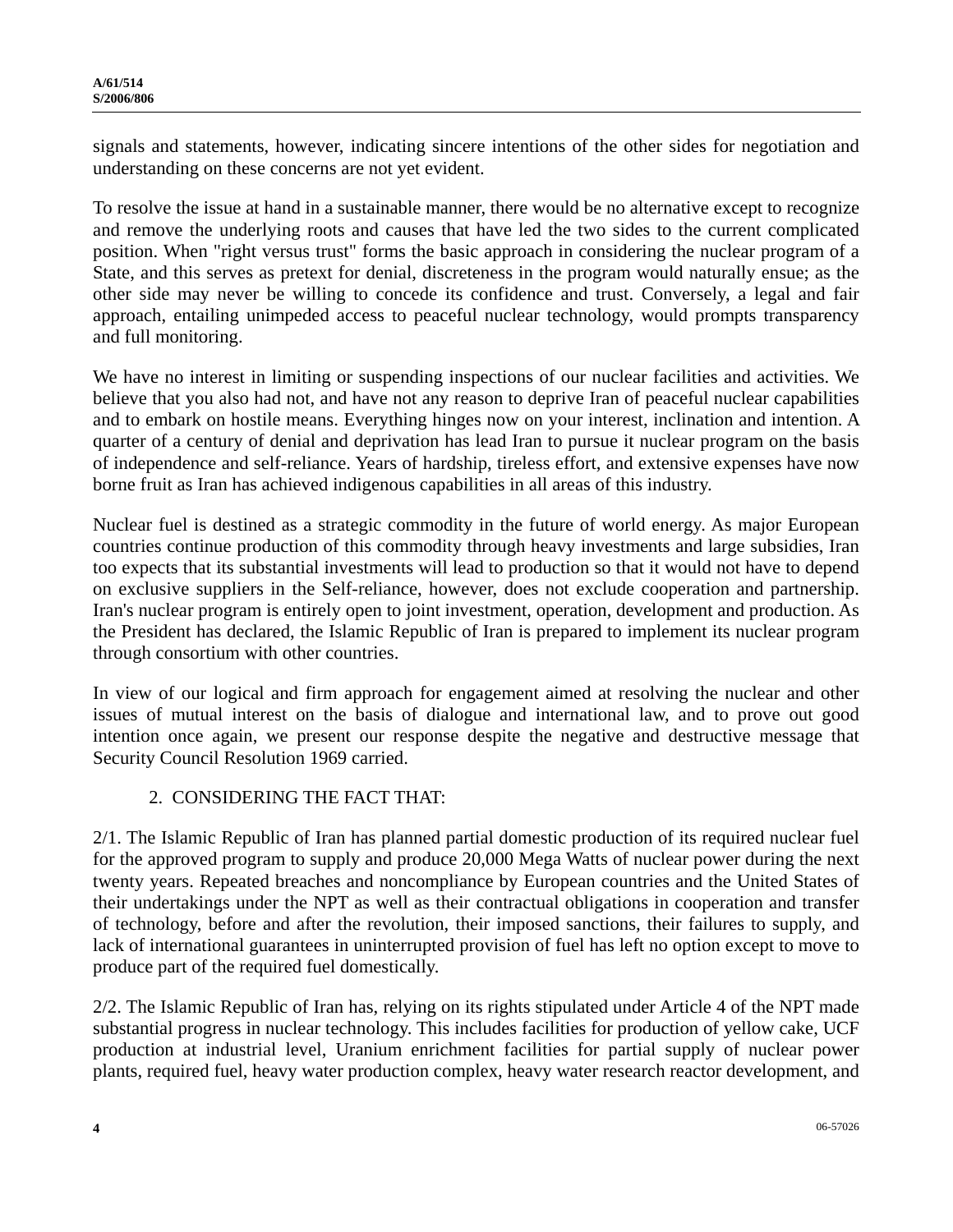production design of a 360 MW light water reactor by local experts and in line with international regulations. The Islamic Republic of Iran is, today, considered as a member of the nuclear fuel producing countries and this is an undeniable fact.

2/3. The Islamic Republic of Iran has, from the outset, stressed the need for observing the balance between its rights and its responsibilities under the NPT. Development of its peaceful nuclear program is based on its specific and undeniable rights under the NPT. It can not accept deprivation from its legal rights in development and use of peaceful nuclear energy including the fuel cycle, and continuing research and development of enrichment process as underscored in the NPT and the IAEA safeguards.

2/4. The Islamic Republic of Iran has, from the outset, been committed to its obligations under the NPT in development of its nuclear program and all its actions and activities have, to date, been conducted with necessary and sufficient transparency in accordance with NPT obligations and under IAEA monitoring.

2/5. The Islamic Republic of Iran believes that the June 6, 2006 proposal has elements which may be useful for a constructive approach. Most important among them:

First-Renewed emphasis on Iran's inalienable rights to develop its nuclear program for peaceful purposes without discrimination in accordance with the NPT;

Second- Readiness for negotiations as a new beginning to reach a "comprehensive agreement" with Iran.

# 3. ON THIS BASIS THE ISLAMIC REPUBLIC OF IRAN, FOLLOWING EXPERT REVIEWS, DECLARES THAT:

3/1. Considers the proposal of 6 June 2006 as containing useful foundations and capacities for comprehensive and long-term cooperation between the two sides. The Islamic Republic of Iran has, however, questions and ambiguities regarding guarantees of its rights. Through constructive negotiations, the grounds for overall agreement should be prepared.

3/2. Is prepared for removing concerns of the two sides through negotiations and receiving clarifications on the nature, extent, approach, level, duration and depth of issues in the offer such as real and practical cooperation in development of Iran's peaceful nuclear program including light and heavy water reactors, and exercise of Iran's right to achieve nuclear energy inclusive of the fuel cycle and continuation of research and development in uranium enrichment.

3/3. Is ready for "long term cooperation" in security, economic and political and energy areas in order to achieve "sustainable security in the region" and "long term energy security".

3/4. As always, considers that the resolution of all issues may be possible through negotiation and engagement.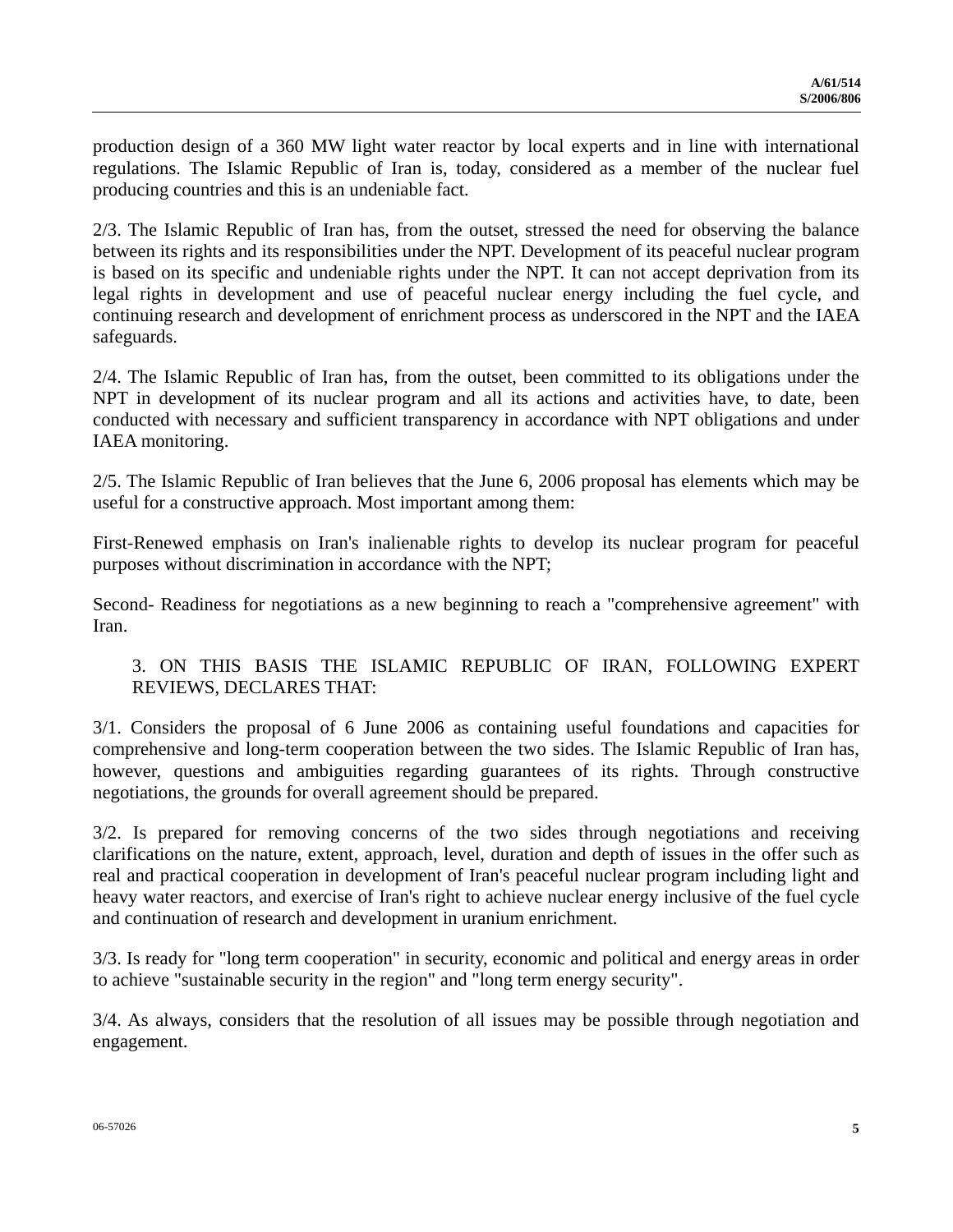4. IN THE VIEW OF THE ISLAMIC REPUBLIC OF IRAN, THE UNDERLYING IDEA AND PRINCIPLE IN THE OFFERED PACKAGE, A "RENEWED PROCESS OF NEGOTIATIONS TO ACHIEVE COMPREHENSIVE RESULTS AND AGREEMENTS" AS SUBSTITUTE TO ALL OTHER MEANS TO RESOLVE THE NUCLEAR ISSUE, CONTAINS THE FOLLOWING:

- To help peaceful and rapid resolution of the nuclear dispute in the framework of the IAEA and NPT provisions through extension of understanding, bridging the positions, and settling the differences between different sides.
- To establish necessary tenets and foundations for confidence building and mutual cooperation in the nuclear field.
- To improve and expand relations and mutual cooperation between Iran and other parties in all areas on the basis of mutual respect and trust.
- To promote peace and security in the region and scientific, technological and economic progress in Iran.

The Islamic Republic of Iran accepts the core idea of the proposal. As it has always stated, arriving at an understanding in a process of comprehensive negotiation, to resolve the differences and to form the grounds and the basis of expansion of comprehensive and reciprocal relations and cooperation as the only way to approach these issues. We welcome this approach.

At the same time, certain points need to be expressed and stressed:

4/1. The negotiation process, as the means to reach an agreement and settle the issue, should be instituted on an initial basis of confidence. This implies that, in areas of significance, a level of assurance, including particularly in the effectiveness of negotiations, possibility of arriving at an effective outcome within a specific and reasonable time, maintaining stability during the process and avoiding disruptive and destructive action from within and without, and prevalence of a fair, balanced, reasonable and non-coercive environment should be established prior to the negotiations.

This requires discussion and understanding. The Proposal is devoid of due attention to this necessity.

4/2. Clear evidence and experience gives reason to Iran to remain seriously skeptical towards sincerity of at least some members of the 5+1 in their declared intention to establish comprehensive relations and cooperative exchanges. Iran believes, therefore, that these governments should come forward with assurances, commitments and indications that demonstrate revision in past behavior and absence of intentions to contain Iran or seek a pretext for hostile actions in advance of the negotiations.

In the view of the Islamic Republic of Iran, recent move by the 5+1 to re-open the door to the Security Council and impose a Resolution against Iran, is in clear breach of the proclaimed good faith of this group in pursuing the course of negotiation and understanding to resolve the nuclear issue. This would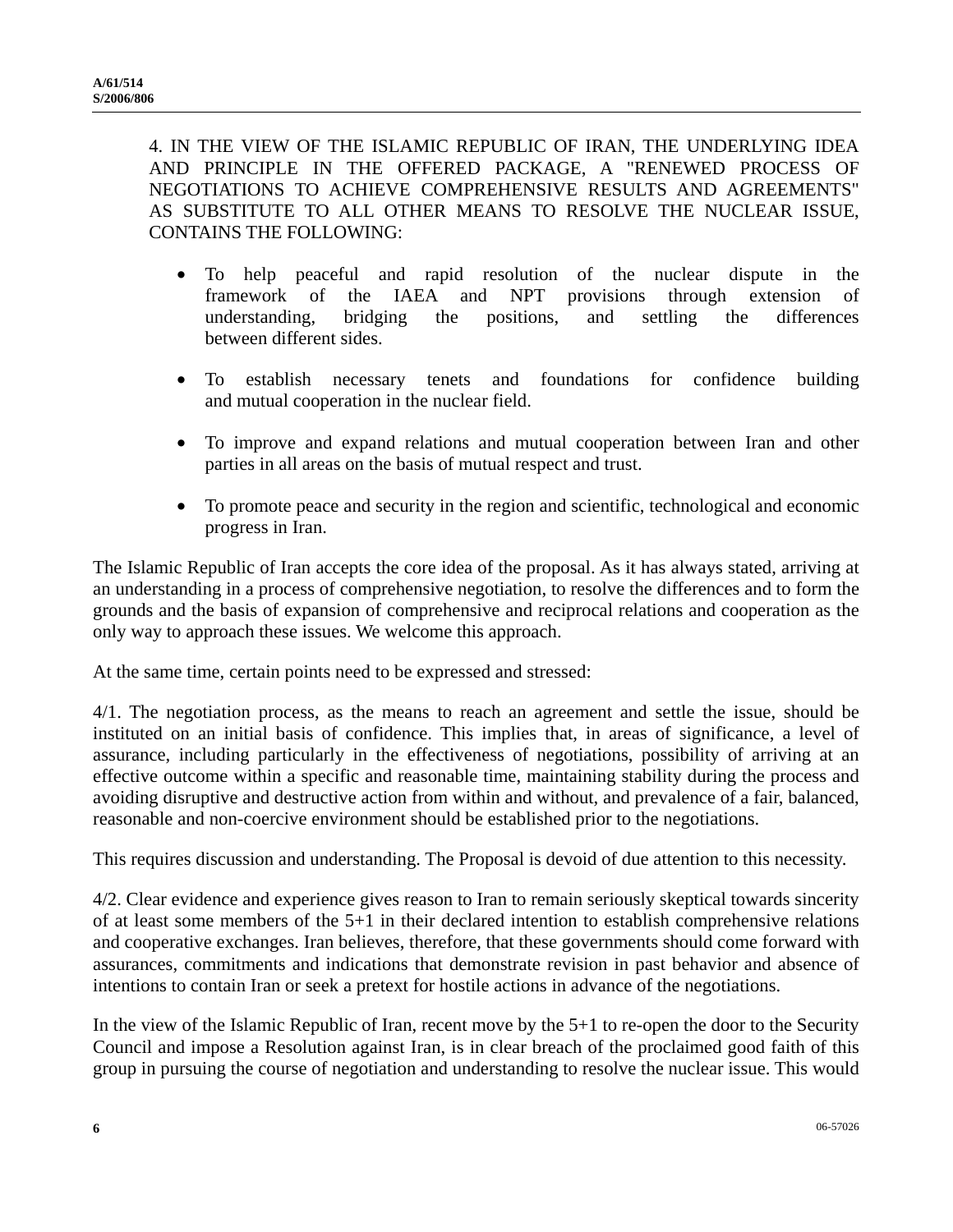impede seriously the successful outcome of the negotiation process, unless all its implications are removed and nullified through a clear procedure.

4/3. In the view of the Islamic Republic of Iran, the negotiations will be constructive if:

- It is founded on appropriate rules and tenets;
- It is based on a clear platform acceptable to the international community;
- The NPT and the IAEA safeguards would form the essential basis of applicable law;
- That ending denial and deprivations against transparency and monitoring would form the basis;
- Would proceed on an appropriate format;
- It allows balanced and reasonable presentations and consideration of concerns of all sides and offers the potential for each side to achieve their interest and security proportionately;
- It would have an appropriate composition with participation of those with real interests;
- The interlocutors who would guarantee the commitments resulting from the negotiations be identified;
- It prescribes whether the final outcome would be taken individually or jointly and severally by the parties.

In addition, extent and limitations on the authority of each negotiator should be defined and declared formally, as the significance and depth of the issue at hand calls for. It must become clear that the negotiators are entrusted with sufficient authority for bargaining and give and take on sensitive and disputed issues. This implies that the negotiators should be authorized to negotiate and decide on all issues at least on an *ad-referendum* basis.

Beyond all this, the proposal lacks any reference to irreversible and irrevocable guarantees which should be attached to the undertakings. Such guarantees are particularly essential on access to advanced nuclear technology and equipment, erection and commissioning of nuclear power reactors, nuclear fuel supply, and transfer of know-how and technology. For Iran, it should become clear that the undertakings of our counterparts would become permanent, with no right or possibility to their termination or limitation, in the context of export controls, NSG, domestic laws and regulations, and the procedures of the IAEA and the United Nations.

As the package has not dealt with these essentials, the Islamic Republic of Iran has prepared its own specific suggestions ready for negotiation and agreement.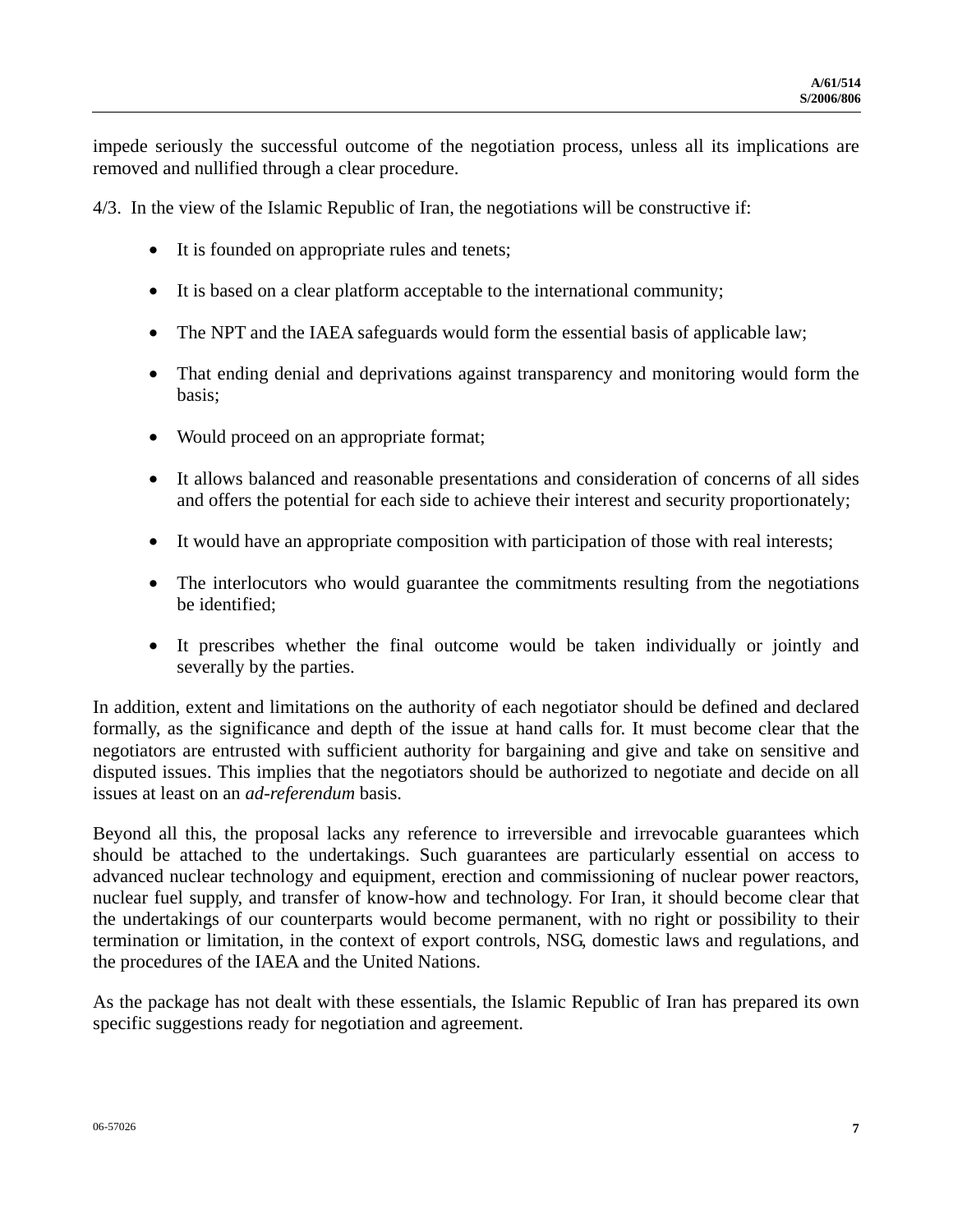The package also lacks appropriate consideration of "negotiation itself", which is central to the proposal. Ambiguities in this regard are abundant.

The Islamic Republic of Iran is prepared, as a first step, to fully cooperate in agreeing on the scope and elements of the negotiations. We suggest that our first goal should be agreement on terms of reference, a set of guidelines or a joint statement which would serve to give clear direction to the negotiations. This would underscore the firm and common will of all parties for a just and treatybased settlement of the nuclear issue through well-defined negotiations.

### 5. THE PACKAGE HAS CONSIDERED TWO MAIN PROCESSES TO RESOLVE THE NUCLEAR ISSUE:

FIRST: The process of Iran's interaction and collaboration with the IAEA;

SECOND: The process of negotiations between Iran and its counterparts.

The proposal is ambiguous on the purpose and procedures of the negotiations and the expectations driven from it. It also lacks clarity on the relationship and link between the two processes.

In the view of the Islamic Republic of Iran, the two processes are logically intertwined while each has its own individual merit. The negotiations should normally serve to support and facilitate the process of Iran's interaction with the IAEA, which is the main avenue to resolve the issue.

The core and principle issue in the package is Iran's nuclear activities and the way to resolve deference in this respect. Yet the proposal is regrettably quite ambivalent on this central point and does not specify how and in which manner this can be dealt with. It is of course clear that the issue would primarily be within the realm of the IAEA responsibilities and the Agency is the focal point. But other issues remain which are outside this realm and should be the attempted focus of the negotiations.

Based on elements in the package, the nuclear issue is three pronged:

First: Rights and responsibilities of the parties toward each other and the actions they should undertake in accordance with the NPT and the IAEA;

Second: Transparency, normalization and conclusion of the issue at the Agency;

Third: Confidence building by both sides in all areas including security issues.

The Islamic Republic of Iran:

First: Accepts to deal with the above issues as core issues, along with others;

Second: Agrees that the above three issues are inter-linked and for an integrated whole;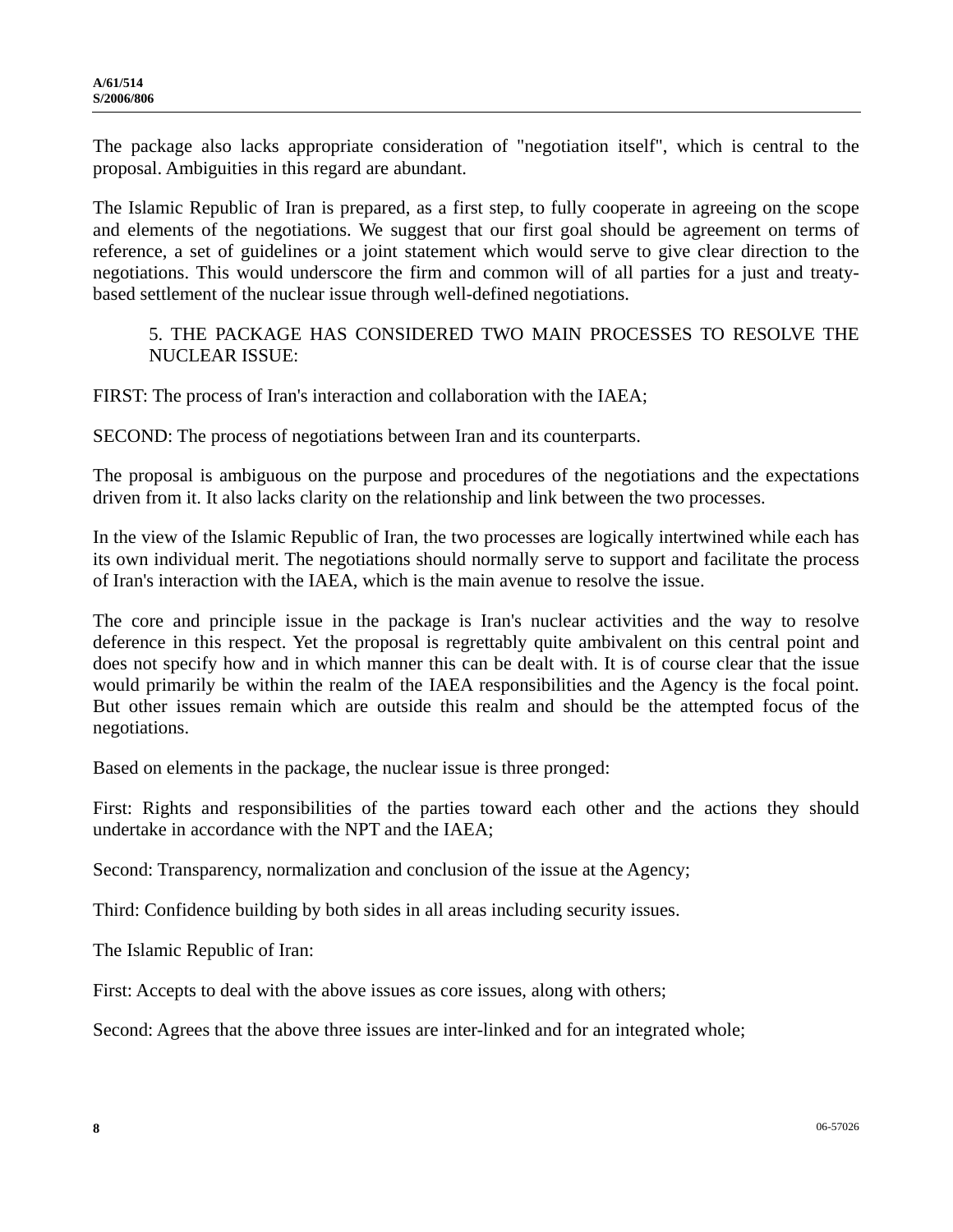Third: Stresses that the issues are reciprocal and mutual and each side should endeavor through common efforts to move the process forward, bearing in mind that maintaining a balance in actions and expectations of each side is essential;

Fourth: Reiterates that resolution of the issues and agreements would be possible if and when all sides limit their expectations and actions to the framework of internationally accepted norms, in particular the NPT. Any expectation and action beyond the above framework would solely be considered through persuasion, understanding and on a voluntary basis.

### 6. ON THE FIRST AXIS

Iran's firm position is that the process of negotiations and the process of Iran's interaction with the Agency should be based on the three fundamental principles emanating from the NPT by all parties:

First: The Islamic Republic of Iran has the right to pursue its intended peaceful nuclear Program, including all its activities on the fuel cycle with peaceful purposes, within the framework of NPT and under Agency safeguards.

Second: The Islamic Republic of Iran, as an NPT party and an IAEA member, is obligated to comply with all its commitments under its bilateral agreement with the Agency and to prepare conducive conditions for the IAEA to perform its responsibilities *vis-à-vis* Iran's activities.

Third: As an IAEA member, Iran has the right to receive active support in areas of science, technology, investment and trade from developed countries in the nuclear field, in accordance with the NPT provisions and its regulations. Conversely, all interlocutors with capabilities in nuclear technology are obligated to remove all impediments in peaceful nuclear cooperation with Iran in implementation of their commitments.

The Islamic Republic of Iran is prepared to negotiate on all aspects of the above three principles and has specific relevant suggestions for incorporation in the agenda.

The proposed package contains deficiencies and ambiguities in consideration of these principles. Specifically, where Iran's right to peaceful nuclear program and activity and access to nuclear technology is recognized, it is mute on its scope and exercise.

Since the enrichment and nuclear fuel cycle for peaceful use is one issue under consideration, the producers of the proposed package should clarify whether they recognize the NPT as the basis for determining the scope of this right. And whether, in their view, fuel cycle activities and in particular enrichment for peaceful use is within that scope or not.

The other point in mind is the exercise of these rights and implementation of nuclear program based on the rights stipulated in the NPT. The proposed package is vague on whether recognition of Iran's right is theoretical or empirical.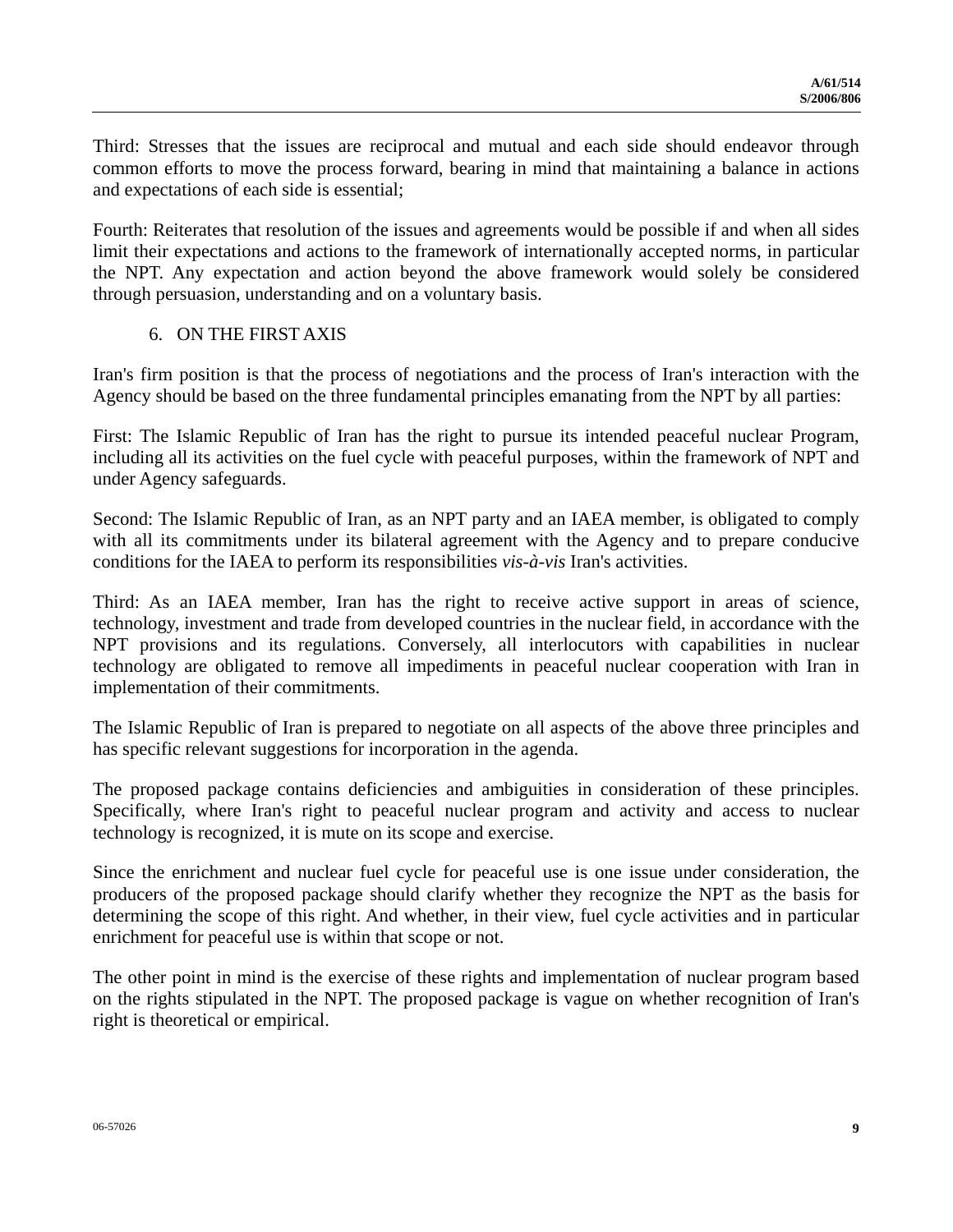Furthermore, the proposed package is vague on nuclear cooperation, transfer of nuclear technology, construction of nuclear power plants in Iran and guaranteed supply of required fuel. References are also made, in this respect, which imply the intention to restrict nuclear cooperation to specific areas, and this adds to the ambiguity.

In Iran's view, the issue of mutual cooperation in nuclear areas bears significance and can form an effective part of negotiations. These collaborations are particularly important in paving the grounds for mutual confidence. Regrettably, Iran's past experience with some members of 5+1 is not positive. Creating confidence on the firmness, effectiveness and unlimited extent of these collaborations within the scope of the NPT and peaceful activities, demands more detailed negotiations and agreements.

In this framework, the Islamic Republic of Iran also insists that the other parties' commitment to the NPT be considered as one of the basic principles for the negotiations. It is self-evident that any decision to be party to an international treaty is based on presumption that the other parties abide by its rules. Moreover, all members have equal rights and responsibilities—according to the IAEA rules— towards the other members' abidance. That is also logical that one member can only expect abidance from others, commensurate to his own.

7) The proposers of the package have considered some commitments and measures to be undertaken by both sides before the start of negotiations, "to create the right conditions for the negotiations". Although some of these considerations can be taken as the general rules for the negotiation process, however they are inadequate and indistinct, and need to be completed and clarified by some additional considerations, and we will deal with them in following sections.

The remaining issue is **suspension of Iran's dossier in the Security Council during the negotiation period by the other party, and suspension of enrichment activities by Iran through negotiations.** The Islamic Republic of Iran essentially agrees with consideration of some principles and conditions for further assurances of productive negotiations and considers that as a correct step. At the meantime, the following points have to be emphasized:

7/1. If negotiation is to be considered as a way for mutual understanding and concord, then it is intrinsically in contradiction with tabling the issue at the Security Council. Therefore, cessation of the Security Council involvement and any other gesture that is inconsistent with the principle of "resolution through negotiation" is self-evident.

7/2. The other party not only violated this principle by engaging the Security Council and passing a resolution, but impaired the basis for the negotiating process. In fact, the veracity of those who proposed the package, in their intention and action became questionable, unless they propose a certain method to nullify its effect.

7/3. The Islamic Republic of Iran can not accept equating the 5+1 with the Security Council as openly stated through the package. The proper way would be that the UN Security Council, through the due course, takes the Iran's nuclear dossier off its agenda, and resolves that the legal IAEA ways and means, supported by a fair form of negotiation process, is the logical approach to the issue.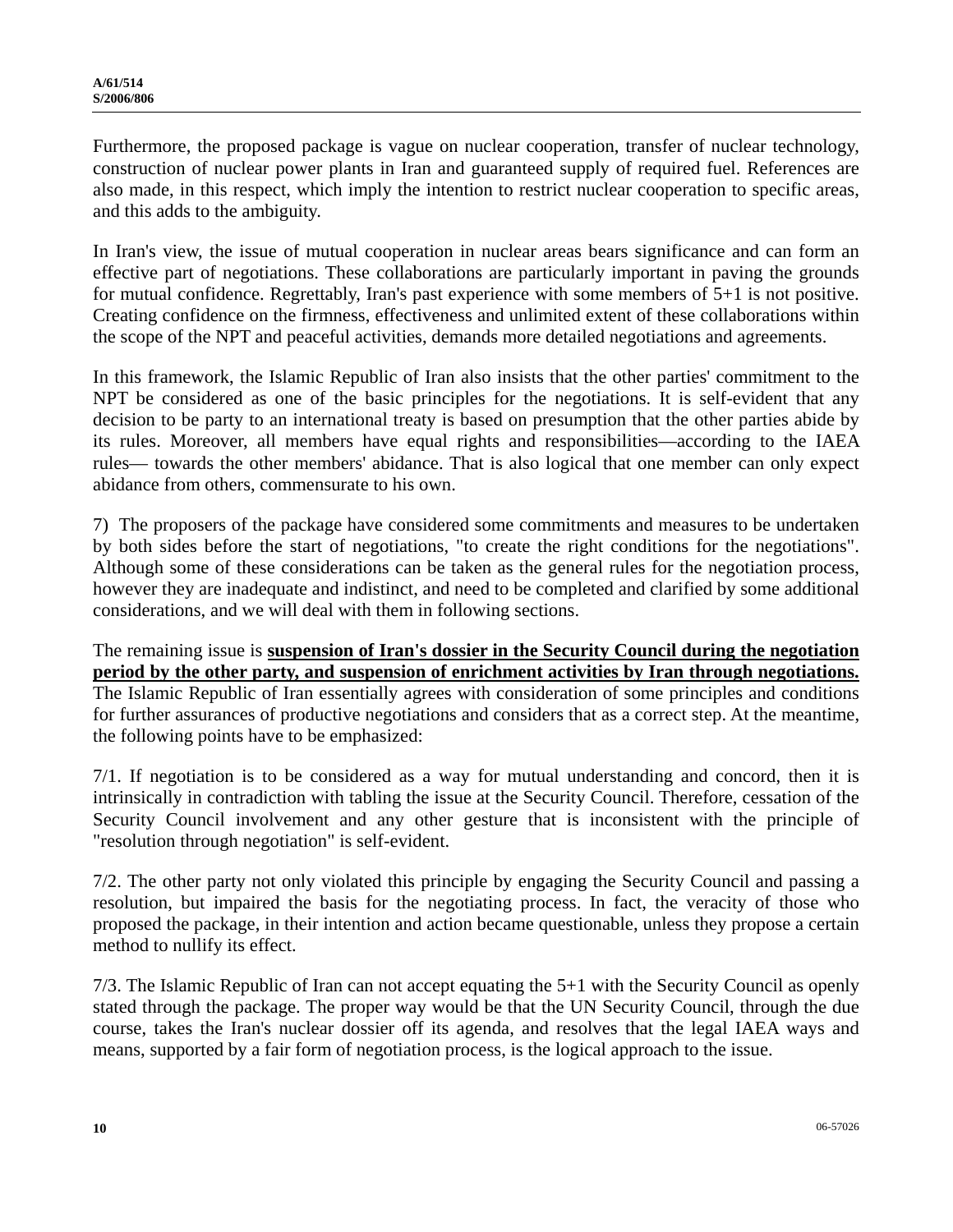7/4. The Islamic Republic of Iran fundamentally rejects the use of the Security Council resolution as a pressure tool to push forward the 5+1 proposal, and considers this practice as distortion and negation of the initial intent, and would not concede to it. Any progress in this course, would only be possible by separation of these two issues, namely disengagement of any negotiations from unjustified resolution of the Security Council.

7/5. It is not clear for the Islamic Republic of Iran that how the suspension of Iran's nuclear activities would help "to create the right conditions for negotiations". But it is clear that the other party's insistence on this issue, reminding some parties' inclination towards Iran's weakening and constraint specially bearing in mind the records of past negotiations with some and past hostilities of some others - would be disturbing for "the right conditions for negotiations".

Moreover, for further assurance, it is possible that the IAEA's inspections and verification reports, during the negotiation period, can be scheduled in a new format and framework that all parties are able to have a clear prospect for the future progresses. Besides, limitation of the negotiation period, can minimize any likelihood of specific technical developments. In any case, notwithstanding that setting unilateral preconditions for a process that is presumed to proceed through mutual understanding and consent does not sound to be logical; however the Islamic Republic of Iran does not intend to reject the whole issue unilaterally, and is ready to provide an opportunity for both sides to share their viewpoints on this issue and try to convince each other and reach a mutual understanding.

7/6. To avoid any suspicion on he Islamic Republic of Iran's intention or accusation of deliberate idling, etc, the Islamic Republic of Iran declares its specific time-frame for this issue of "creating the right conditions for negotiations" as follows:

1. The Islamic Republic of Iran accepts that "taking bilateral voluntary steps" that show the goodwill on both sides can help create the right atmosphere and course for the negotiation to make it more effective.

2. In this framework, the Islamic Republic of Iran is ready to discuss this issue in the course of negotiations to comprehend each others reasons and justifications.

3. This step will be conditional on simultaneous steps by other party to show that it does not intend to deprive or limit the Islamic Republic of Iran. These steps specifically include the following:

- Termination of Iran's dossier in the Security Council and returning it to the IAEA
- Normalization of Iran's nuclear case at the IAEA
- The other party commits itself not to pursue the limitation of Iran's peaceful activities as the result of the negotiations, but to aim for achieving the mutually agreed methods to provide more assurances on the peaceful nature and non-diversion of these activities.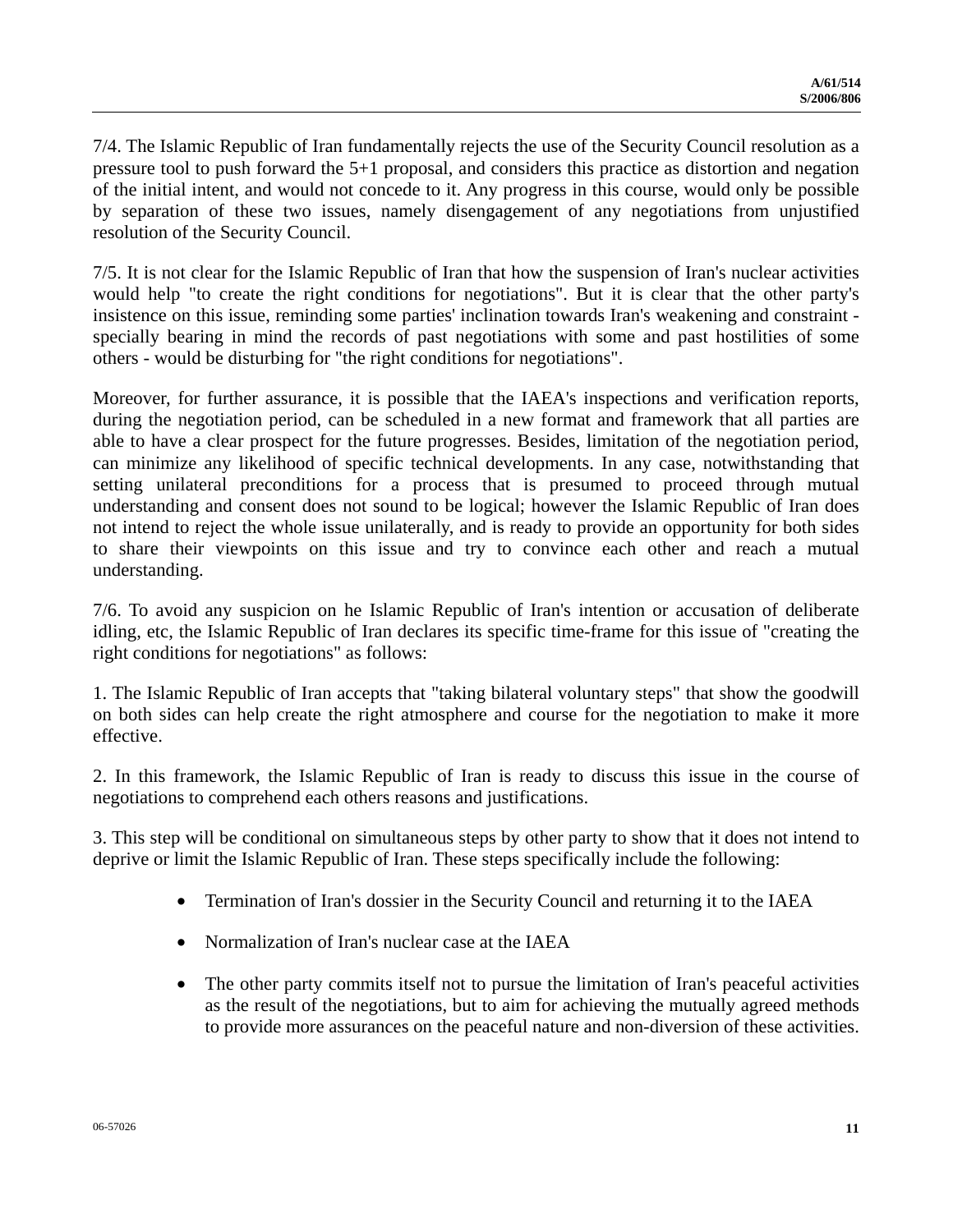• All members of the 5+1 accept as a show of goodwill to abandon all restrictions that they practice beyond the legal international norms in different areas.

8) Regarding the second theme, **the issue of "transparency"**, the Islamic Republic of Iran believes that the negotiation process and the process of interactions between Iran and the IAEA can be based upon acceptance of these principles by all concerned parties:

a) The negotiating parties are entitled to be informed of non-diversion in Iran's peaceful nuclear activities within the NPT and IAEA statute framework as much as possible with a certain timetable.

b) The study and assessment of this issue is to be undertaken by the IAEA in the framework of NPT rules and regulations. The IAEA's approach regarding this issue must be based on technical and in line and legal standards (according to the IAEA statute) with the spirit of cooperation and mutual respect, free from any prolonging of the process, and away from any political inclination or influence, and based on the principle of innocence.

c) The Islamic Republic of Iran would facilitate the necessary working conditions for the IAEA's inspections for clarification of the ambiguities, would provide the utmost cooperation for expedition of its work, and if deemed necessary, would consider voluntary steps towards implementation of the Additional Protocol, given the provision of the legal conditions. Points mentioned in the proposed package, regarding the full cooperation of Iran with the IAEA is related to this theme.

The Islamic Republic of Iran is ready to negotiate on these issues in the framework of the aforementioned principles, and actively participate towards mutual understanding and concord.

The Islamic Republic of Iran underlines that the cooperation with the IAEA, requires drawing up a comprehensive and logical framework for the whole work and related procedures, which is agreed upon by Iran and the IAEA. This framework should comprise certain significant aspects, including:

- To be bounded in the framework of technical and legal standards and not to be influenced by political motives and pressures, and not by problematic inclination and intelligent demands of the parties outside the IAEA.
- Setting the assessment criteria for the IAEA in a normal and non-discriminatory manner, based on the principle of innocence. In other words, inability to find any affirmative indications after due course of ordinary technical and legal examinations, is to be considered nonexistence of undeclared nuclear activities or materials.
- Setting the reasonable conditions and timetable for conclusion of the work and normalization of Iran's nuclear dossier in the IAEA, and mutual commitment of both sides for fulfillment of the set conditions and schedules.
- Suspension of discussion on Iran's nuclear case in the IAEA board of governors until the presentations of the Director General's final report, according to the declared timetable.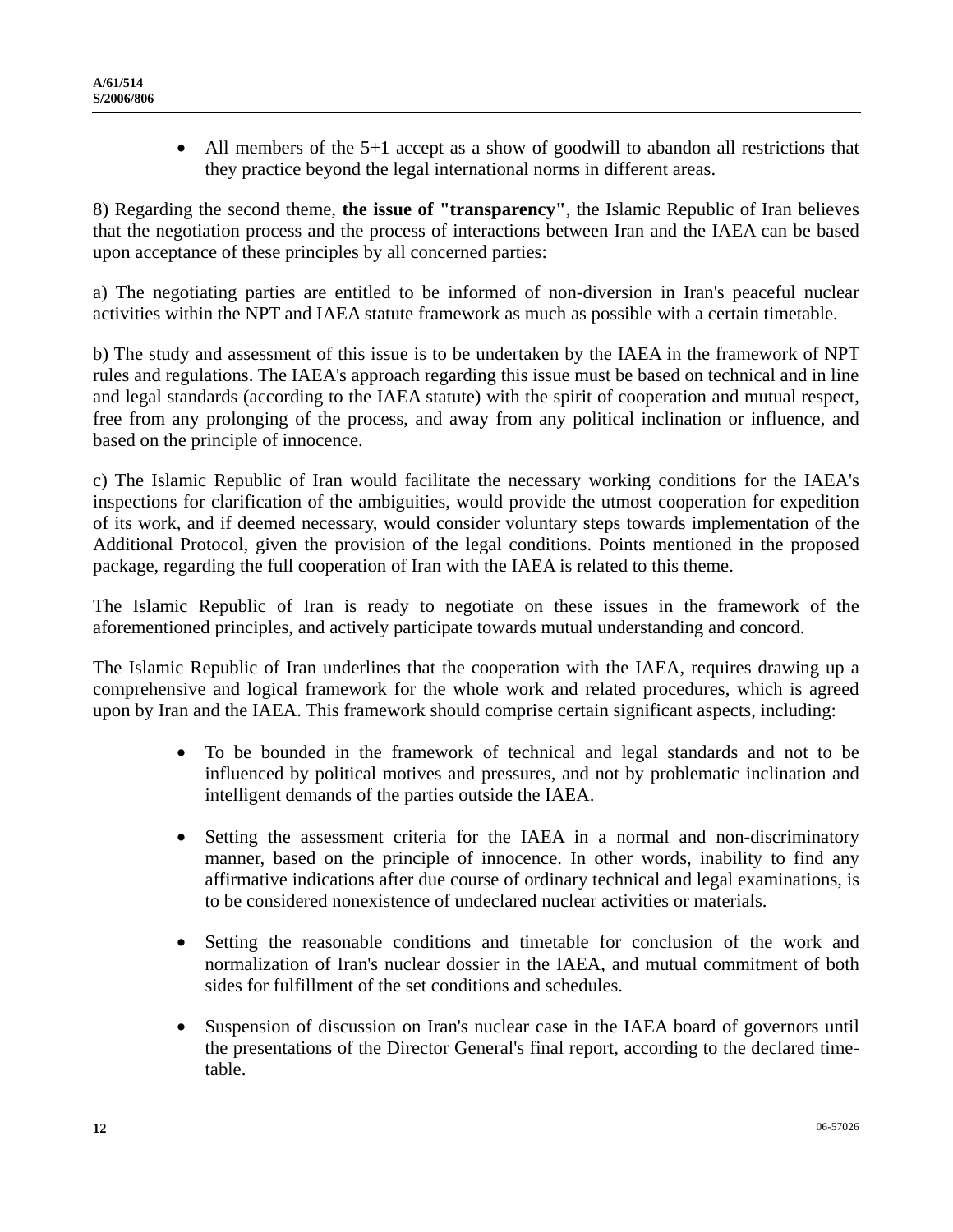The Islamic Republic of Iran will be ready to implement, voluntarily, the Additional Protocol, with provision of legal conditions, if the above mentioned requirements are met, Iran's nuclear case is only pursued in the IAEA, and any intervention of the Security Council or other entities are ceased.

The negotiation process can be helpful towards achievement of the aforementioned framework, and more importantly securing the mutual confidence of both sides (Iran and IAEA) tend to resolve the issues and remove the ambiguities, and not to complicate the situation.

9) Regarding the third theme, the issue of "mutual confidence building", the Islamic Republic of Iran believes that:

9/1. At present time, the majority of the world community, from the security point of view, have confidence in the Islamic Republic of Iran's nuclear plans and intentions, or at least have no particular security worries about them.

9/2. It is necessary to have a clear definition for the term "international confidence in the exclusively peaceful nature of Iran's civil nuclear program", since this is a very general and vague term. It should be clarified that what the international confidence building standards are. And who are those who do the assessment? What are the criteria and legal basis for the establishment of the international confidence on the exclusively peaceful nature of Iran's civil nuclear program? Are there any criteria beyond the current international rules and treaties in mind? In any case, the Islamic Republic of Iran, sincerely welcomes "to develop relations and cooperation based on mutual respect and the establishment of international confidence in the exclusively peaceful nature of Iran's civil nuclear program". However, it is necessary for reassurance, that these two principles be underlined, and the inclusion of other issues as limiting conditions to be avoided.

9/3. Apart from the above-mentioned point, confidence building in the exclusively peaceful nature of Iran's civil nuclear program, meaning acceptable assurance of non-diversion of those activities towards military purposes and use, comprise of two aspects of present and future. That is, the assurance that at the present time, that there are no undeclared nuclear activities and materials, and all declared nuclear activities and materials have a peaceful nature, and are under IAEA supervisions and control. Additionally in the foreseeable future, this situation will continue. The legal supervision of the Agency in its examination of different aspects in Iran's nuclear activities, and its continued regular examinations, are sufficient for the present aspect of confidence building. In the Islamic Republic of Iran's view, what was mentioned in part 8 regarding transparency these, suffices for this purpose. That is, so long as the Agency is active in examining Iran's nuclear activities, and the Islamic Republic of Iran is cooperating with it, and there has been no indication for existence of any undeclared nuclear activities or materials, there should be no reason for distrust.

Regarding the assurances for the future, that the Islamic Republic of Iran would not use its nuclear capability for other than peaceful applications, it is an issue which may apply to many other cases and to many other countries. This has not been addressed in international treaties and legal rules, and naturally should not be a source of concern. In addition, possession of nuclear weapons are not considered as part of Iran' national security doctrine. Notwithstanding, **the Islamic Republic of Iran**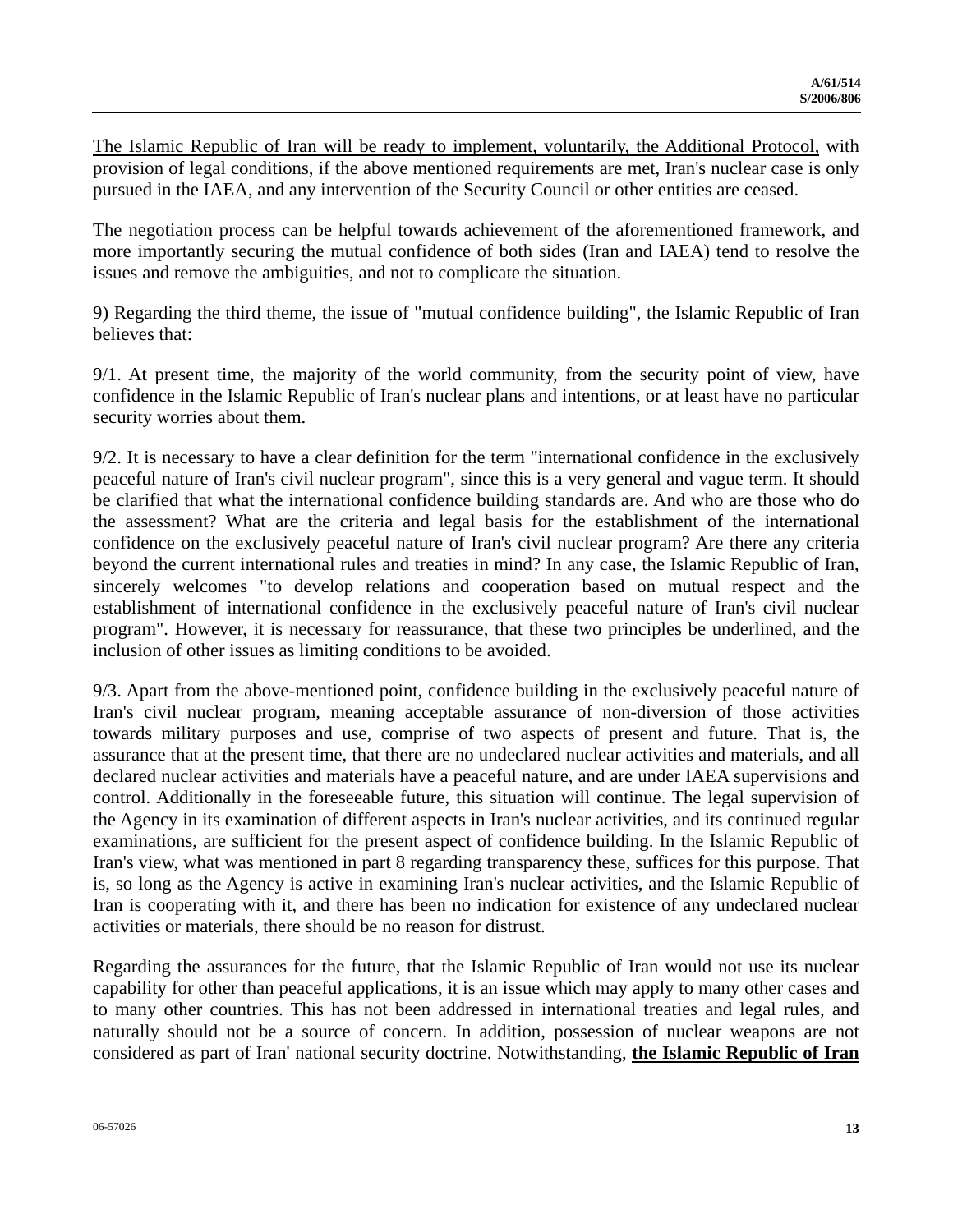**is ready** to illustrate its goodwill if it receives responsible and logical behavior from the other party, **to guarantee in an appropriate manner, that it would not abandon its membership in IAEA and NPT,** and through this way, commits itself even to the future aspect of confidence building.

9/4. However, all the afore-mentioned points in 9/3 is conditional to the fact that simultaneous mutual confidence-building (for Iran) is being done on security matters. In the Islamic Republic of Iran's view, this comprises of three important matters, as follows:

- A) The other party's commitment to seriously follow up the fulfillment of "the nuclear free zone in the Middle East", particularly the commitment to disarm the Zionist regime from weapons of mass destruction (WMD) and in particular nuclear arms.
- B) The other party's commitment to convince the countries of the region (Middle East) who are not yet signatories to NPT, or are not yet implementing the Additional protocol, to accept NPT membership, and to implement the Additional Protocol.
- C) The commitment and guarantee of the negotiating partners to prevent and protest all hostile and restrictive acts against the Islamic Republic of Iran including any scientific, technical, political, economic and commercial embargo and any kind of military aggression or threat.

The negotiation process, can help to reach a mutual understanding on ways of balancing those two aspects (9/3 and 9/4), and action plans to be designed and implemented.

10) Part of the proposed package is related to the areas of political and economic cooperation, which is one of the vague and ambiguous aspects of this package. The main idea is not clear here. The Islamic Republic of Iran believes that the approach in this section is in contradiction with what is expressed at the outset of the package as "the goal". If the goal is "to develop relations and cooperation .. .based on mutual respect" and mutual confidence, then that requires change in policies. To say that some applied restrictions on Iran are to be removed, implies to implicit concepts: One is that there has been a policy of using scientific, technological, commercial, and other restrictions to put pressure and embargo on Iran, and the other is that in the best scenario yet, this policy is to be continued in other areas. This is in clear contradiction with the central concept of this proposal, proposing a "fresh start" for "a comprehensive" and "long term agreement with Iran."

If we want to give the negotiations a chance for success, the primary principle is that all parties set their actions and expectations according to the ordinary international rules and arrangements.

The question is what are the international rules and orders for these restrictions and embargoes? What is the purpose in their continuation? And why there should be additional demands for their removal? Therefore, as mentioned before, it is necessary to see a change in policies, changing the policy of intimidation, pressure, embargo and restriction against Iran.

Fortunately, Iran has active and extensive relations with China and Russia. There are also trade and diplomatic relations with major European countries which has experienced some restrictions in some